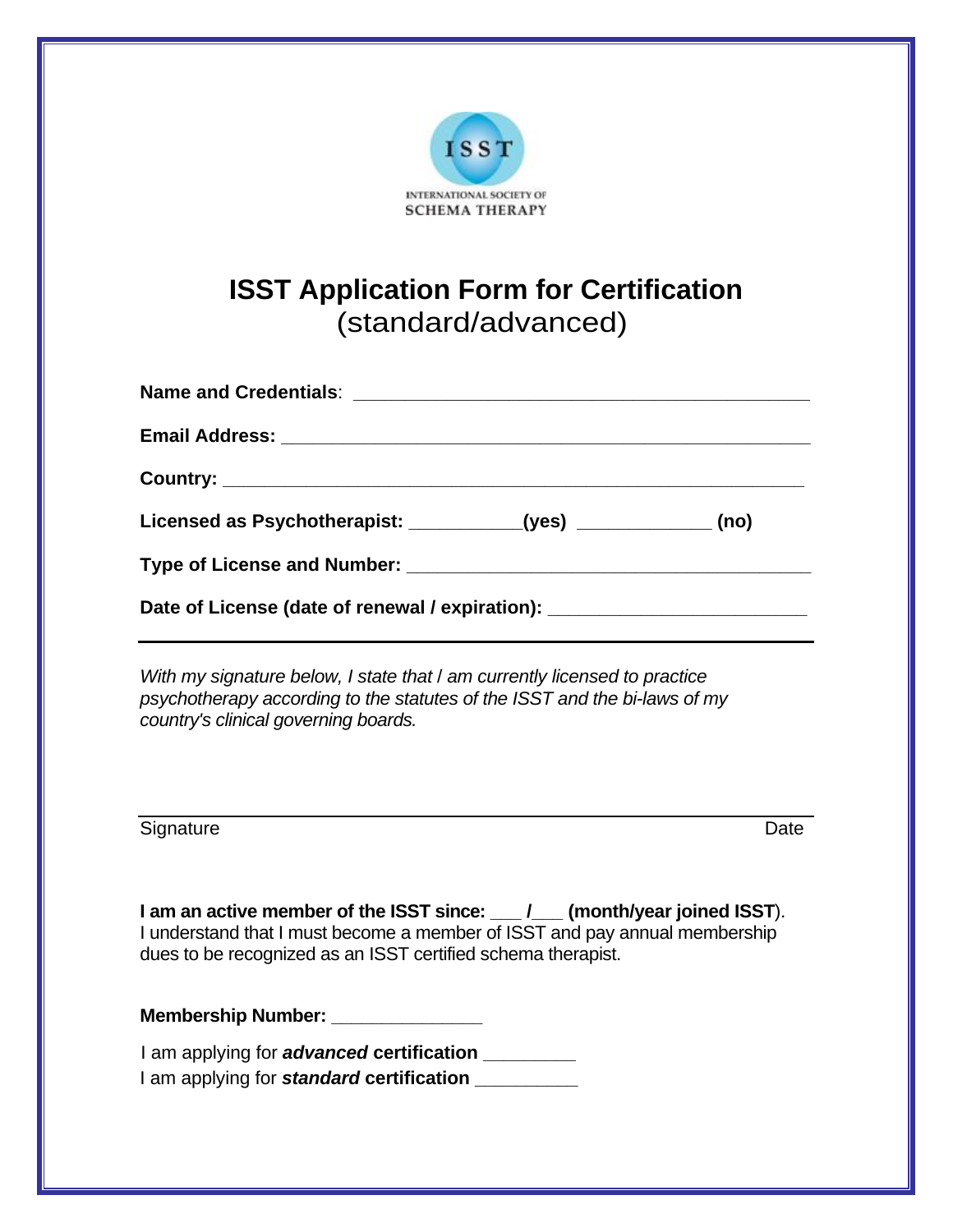## **TRAINING**

| <b>Workshop Name</b> | Subject(s) covered* | Hours ***  | Number of    | Trainers** |
|----------------------|---------------------|------------|--------------|------------|
|                      |                     | Specify:   | participants |            |
|                      |                     | Didactic:  |              |            |
|                      |                     | Role-play: |              |            |
|                      |                     | Didactic:  |              |            |
|                      |                     | Role-play: |              |            |
|                      |                     | Didactic:  |              |            |
|                      |                     | Role-play: |              |            |
|                      |                     | Didactic:  |              |            |
|                      |                     | Role-play: |              |            |
|                      |                     | Didactic:  |              |            |
|                      |                     | Role-play: |              |            |
|                      |                     | Didactic:  |              |            |
|                      |                     | Role-play: |              |            |
|                      |                     | Didactic:  |              |            |
|                      |                     | Role-play: |              |            |

**In case of an application by individual studies you must include/attach a certificate of completion for each seminar or module, signed by the trainer. If you enrolled in a full training program, the signature of the training director is sufficient to state your participation.** 

#### **Year of ISST recognition of the Training program:**

### Signature training director:<br>
ate:

*\*Please describe which modules out of the list of possible subjects/modules will be covered (for explanation see 2010 ISST Minimum Certification Training Requirements . Please use the numbers and language that are used in this list).*

*\*\*Please be reminded that all trainers and supervisors must have advanced level certification and must have completed the "Trainers/Supervisors Seminar* 

*\*\*\* Please be aware: Only 6 hours of the didactic part of the curriculum may consist of didactics/lectures for an audience of more than 40 participants.* 

*\*\*\*\*For the dyadic/practice/role‐plays part of the curriculum: The maximum is 20 participants if there is one trainer. For more participants use more trainers.*

#### **Total number of hours completed:**

**Didactic Hours (min. 25 hours): \_\_\_\_\_\_\_\_\_\_\_\_\_\_\_** 

**Supervised Role-playing / Dyadic Practice (min. 15 Hours): \_\_\_\_\_\_\_\_\_\_\_\_\_**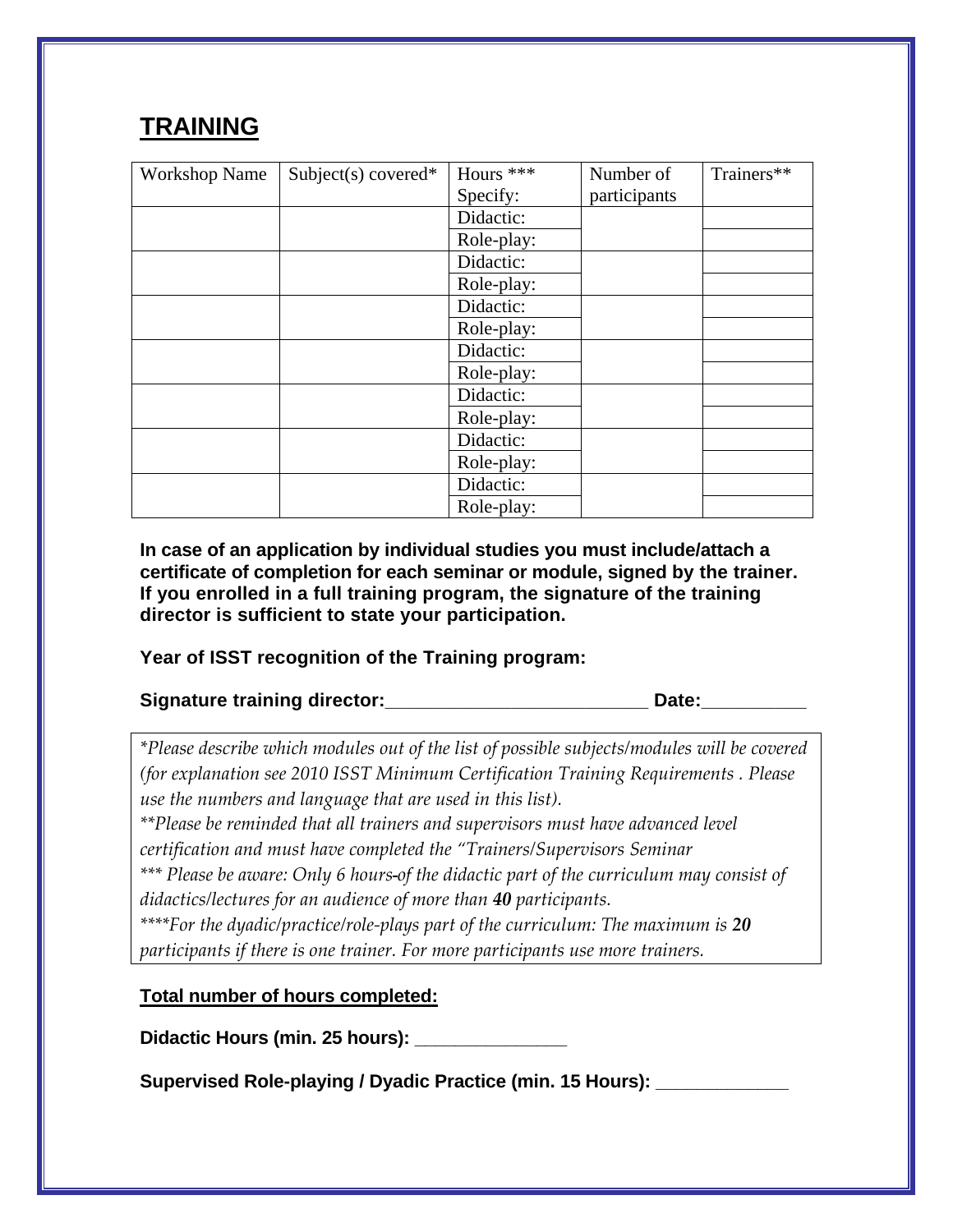## **SUPERVISION**

20 Hours of supervision required for Standard Certification 40 Hours of supervision required for Advanced Certification

*There is a maximum of 3-years to fulfill the supervision requirement and tape rating(s), once training is completed. Exceptions for special circumstances, i.e., health, financial, family crises, etc., that require extensions on supervision time, will have to be authorized by the ISST Training Coordinator (in advance, whenever possible).*

**Total number of hours of supervision completed:\_\_\_\_\_\_\_\_\_\_\_\_**

**From: (Month/Year) \_\_\_\_\_ /\_\_\_\_\_ TO: (Month/Year)**

**Name of Supervisor(s) and supervision hours (individual/group minutes):** 

**\_\_\_\_\_\_\_\_\_\_\_\_\_\_\_\_\_\_\_\_\_\_\_\_\_\_\_\_\_\_\_\_\_\_\_\_\_\_\_\_\_\_\_\_\_\_\_\_\_\_\_\_\_\_\_\_\_\_\_\_\_\_\_\_** 

- *Supervisors must be approved, advanced-certified, and registered with ISST.*
- *The supervisor is required to send a brief letter of confirmation (by mail or by post), of the supervision hours and the number of patients that were being treated during supervision, to the training coordinator of the ISST-Board.*

### **TREATMENT HOURS AND NUMBER OF CASES**

#### **Total amount of treatment hours/diagnoses:**

*Standard certification - at least 2 cases of minimum 25 sessions and 80 sessions in total (one case BPD, and one other patient with mode work)*

*Advanced certification — tit least 4* cases *of minimum 25 sessions and 160 sessions in total (one case BPD and one other patient with mode work)*